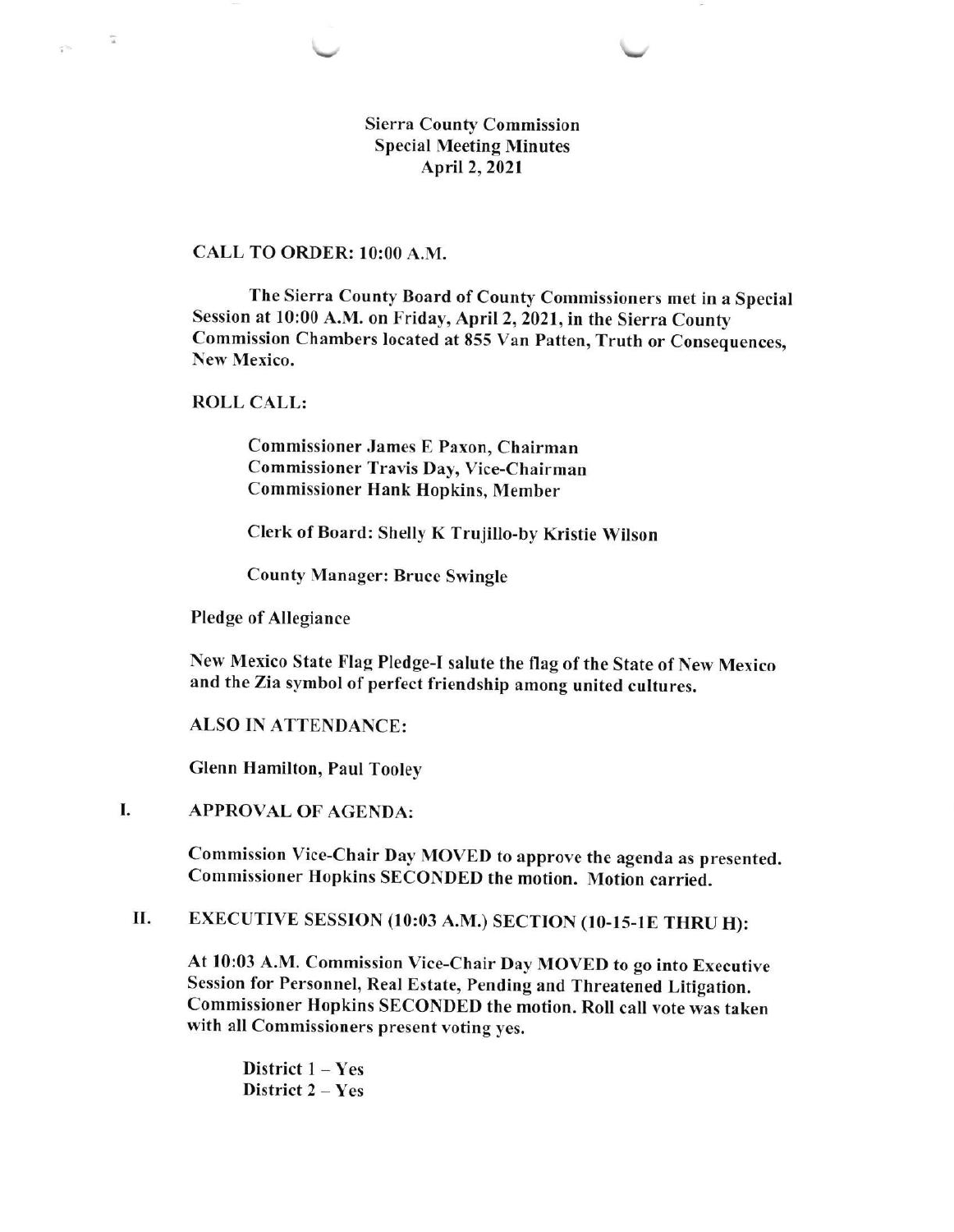v Sierra County Commission Special Meeting April 2, 2021 Page 2

 $\hat{\mathcal{L}}$ 

District 3 - Yes

PERSONNEL Bruce Swingle, County Manager

III. OPEN SESSION ACTIONS FOR EXECUTIVE SESSION:

Commission Vice-Chair Day MOVED to come back into Regular Session. Commissioner Hopkins SECONDED the motion. Roll call vote was taken, with all Commissioners present voting yes.

The Commissioners accepted Manager Swingle's resignation, as he will be transitioning to become the City Manager for Truth or Consequences,

DATE AND TIME OF NEXT REGULAR SIERRA COUNTY COMMISSION MEETING: (Tuesday, April 20,2021)

The date and time of the next Regular Sierra County Commission Meeting has been scheduled for Tuesday, April 20, 2021, at l0:00 A.M. in the Sierra County Commission Chambers at 855 Van Patten, Truth or Consequences, New Mexico,

Commission Vice-Chair Day MOVED to adjourn the meeting. Commissioner Hopkins SECONDED the motion. Motion carried.

ADJOURNMENT: (12:30 P.M.)

There being no further business to come before the Board. Commission Chair Paxon adjourned the meeting at 12:30 P.M.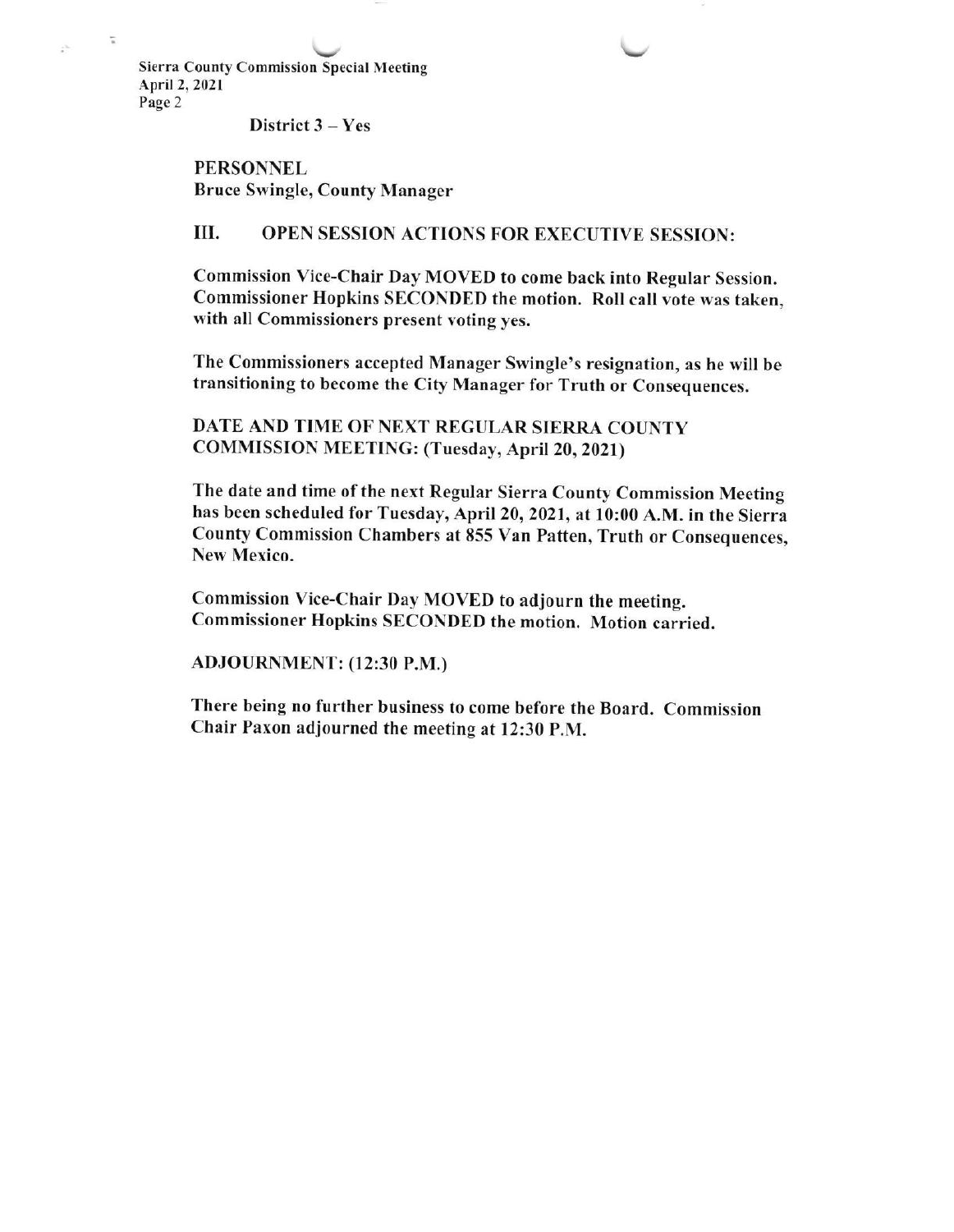**Sierra County Commission Special Meeting** April 2, 2021 Page 3

Dated this 2nd day of April 2021.

## SIERRA COUNTY BOARD OF COUNTY COMMISSIONERS

Commissioner James E Paxon, Chairman

Y ستدا Commissioner Travis Day, Vice-Chairman

**Commissioner Hank Hopkins, Member** 

ATTEST:

Shelly K Tru illo, County/Clerk